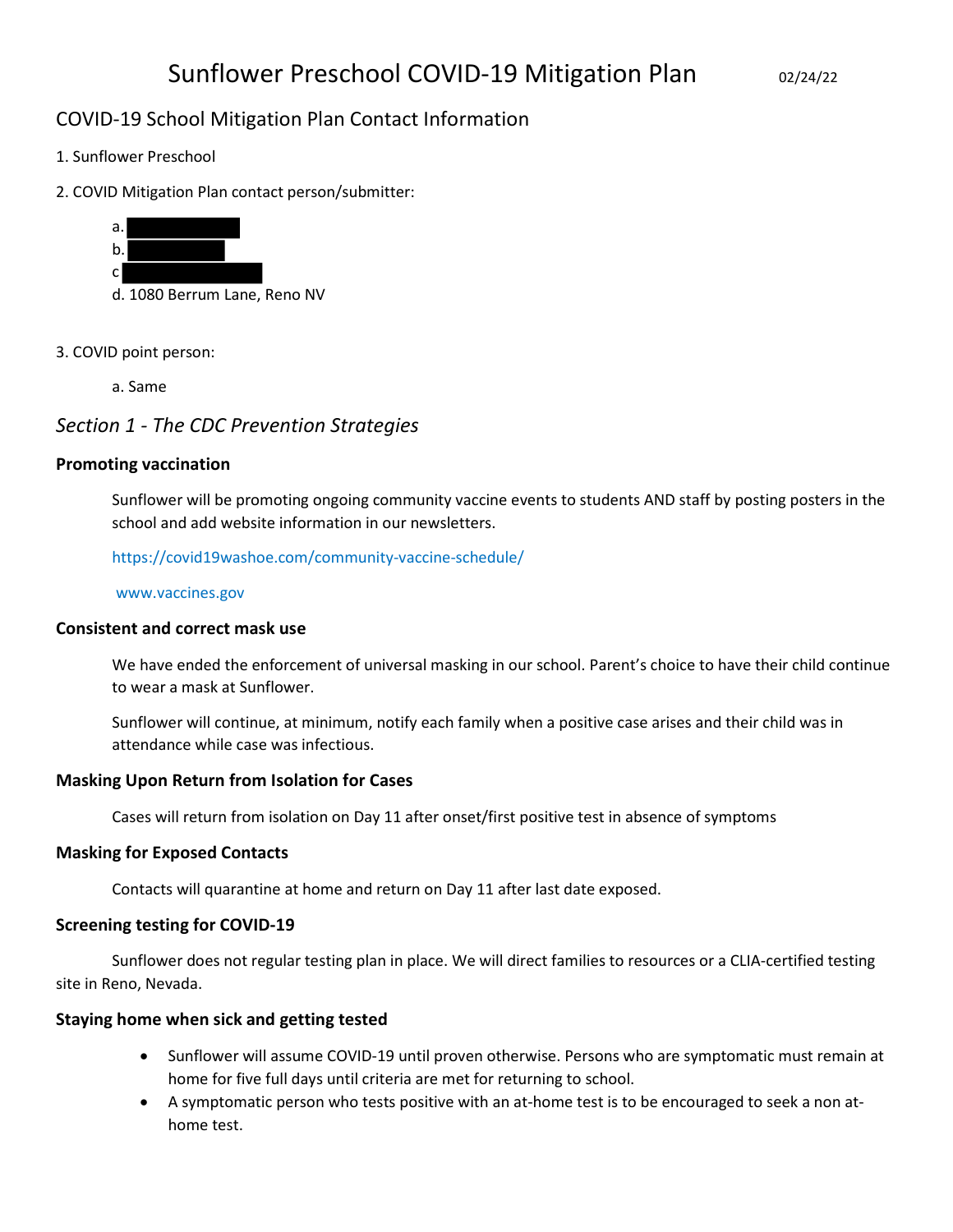## Contact tracing in combination with quarantine

Exposed persons will be excluded from Sunflower in accordance with most up-to-date CDC guidance.

#### Discussion of the Following Layered Mitigation Techniques

- Ventilation (opened windows) and air purifiers will be used in each classroom.
- Handwashing and respiratory etiquette will be discussed and encouraged by the teachers and staff.
- Cleaning and disinfecting is done throughout the day and then by janitorial service every night.
- Physical distancing and cohorting is in place whenever possible.

# Section 2 - Positive case reporting to LHAs

Sunflower will report via fax to epicenter@washoecounty.gov using the Positive Case Report form provided from licensing OR, if reporting several cases at once, the Excel spreadsheet which all the elements in the Word document.

# Section 3 - Outbreaks

- Definition of cluster and outbreaks will be taken from the CSTE guidelines dated Aug.  $6<sup>th</sup>$  2021.
- If criteria for a cluster OR an outbreak are met, Sunflower will report to Washoe County Health District

epidemiology program via epicenter@washoecounty.gov OR by calling 775-328-2447.

## What mechanism will be used for outbreak declaration and notification of the outbreak?

• If criteria for a cluster OR an outbreak are met, Sunflower will report to Washoe County Health District

epidemiology program via epicenter@washoecounty.gov OR by calling 775-328-2447

• If cluster OR outbreak criteria are met, an outbreak will be declared by the Washoe County Health District

#### What mitigation measures will be in place once an outbreak is declared?

- Aggregate report line listing at least once per week (form provided by WCHD)
- Recommend that symptomatic persons obtain a non at-home test to prove symptoms are not COVID-19 related which could reduce the outbreak declaration duration
- Layered mitigation techniques used by Sunflower are:
- 1. Promoting vaccination
- 2. Staying home when sick and getting tested
- 3. Ventilation and air purifiers
- 4. Handwashing and respiratory etiquette
- 5. Cleaning and disinfecting
- 6. Physical distancing and cohorting when possible

#### How will the outbreak be monitored?

• Aggregate report line listing at least once per week (form provided by WCHD)